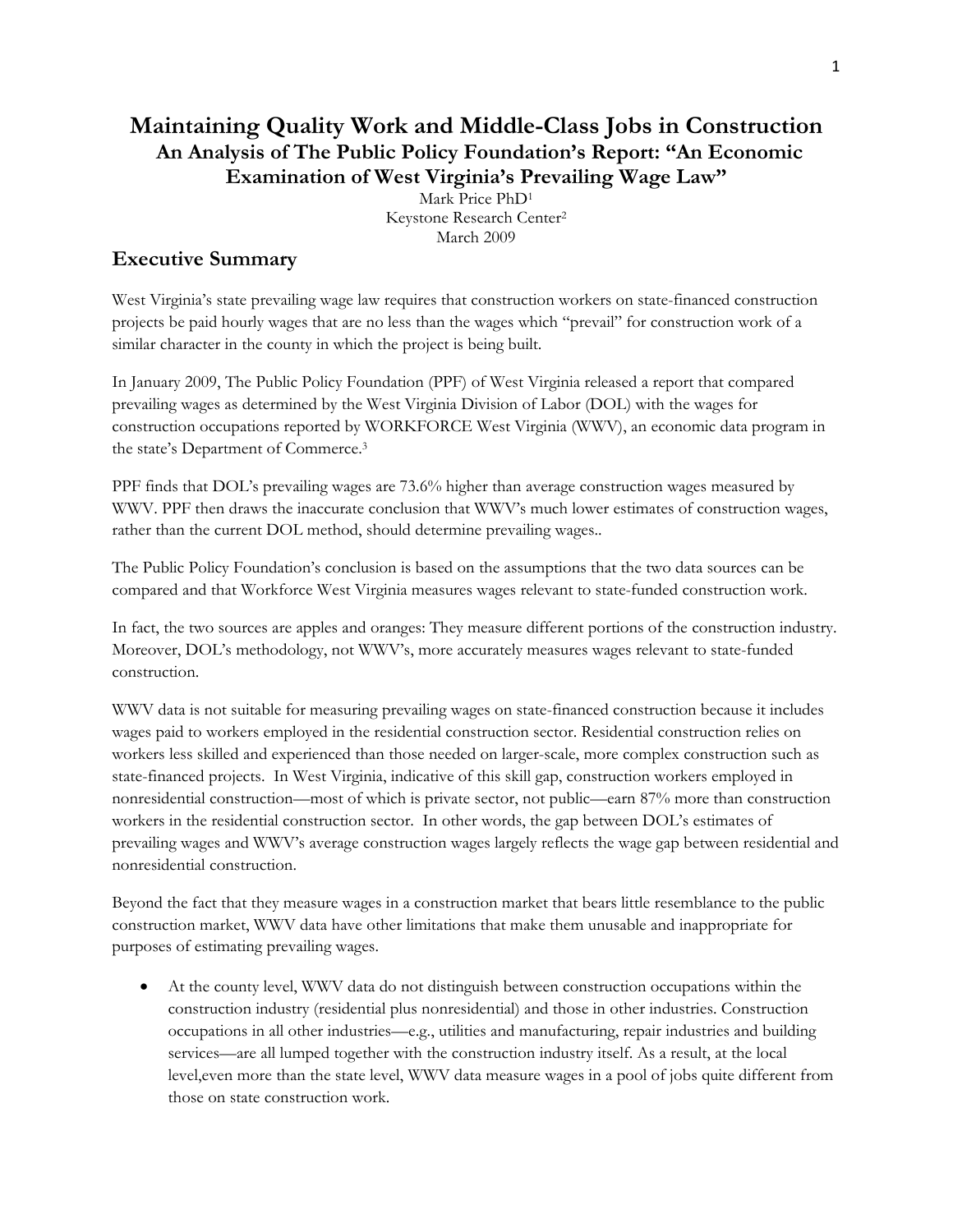- The WWV survey does not collect information on compensation paid in the form of health insurance and pension benefits. Data on benefits are needed to comply with the state prevailing wage law because that law requires payment of compensation equal to prevailing wages plus benefits.
- WWV information is dated. At the state level, as of early 2009, the most recent full year of WWV data relevant to construction occupations in the construction industry is based on surveys completed between 2005 and 2007.
- WWV data are based on a survey of only 14% of all construction firms in the state—758 out of 5,585 companies. The survey used by the DOL, on the other hand, relies on sources which cover over half of the non-residential construction market.
- WWV data do not include sufficient occupational detail. They include information for 35 construction occupations, whereas DOL prevailing wage determinations currently cover 50 different construction occupations.

The Public Policy Foundation also maintains that using WWV data to determine prevailing wages would lead to large cost savings for taxpayers This too is incorrect. As the second half of this report details, a large body of careful academic research shows that even eliminating (not just lowering) state prevailing wage laws does not lower construction costs**.** 

- In the United States from 1991 to 1999, a 2002 study found, prevailing wage laws did not have a statistically significant impact on school construction costs. Other factors, especially the time of year construction took place, did have a big impact on costs.
- A recent study of the suspension of Michigan's prevailing wage law, the adoption of a prevailing wage law in Kentucky, and the repeal of Ohio's law covering school construction found no relationship between construction costs and the presence of prevailing wage regulations.

In addition, research summarized in the body of this report shows that states that do not have prevailing wage laws invest less in workforce training, have higher injury rates and have lower wages and benefits. Middle-class jobs are destroyed with no cost savings for the public. (The Public Policy Foundation acknowledges these arguments for prevailing wage law. Yet in the section of the PPF report labeled "Literature Review," none of the research literature on the impact of prevailing wage laws and their repeal is discussed.)

The reason that lowering prevailing wages does not cut construction costs relates to unique competitive dynamics in the industry. The construction industry is a highly fragmented one prone to cut-throat competition. In addition, workers move from project to project and sometimes from employer to employer. This makes construction contractors reluctant to invest in training. Intense cost competition and low investment in training are a recipe for the industry to travel down the low road—characterized by low wages, few or no-benefits, high turnover, low skills, and sometimes by exploitation of vulnerable workers and violation of workers' compensation and other labor laws.

Preventing the construction industry from traveling down the low road—including through private contractors undercutting local wages on state construction work by importing cheaper labor from outside the local area—was part of the original intent of the West Virginia prevailing wage law. Today, that original intent remains as important as ever. Also important is effective implementation of that intent through accurate measurement of prevailing wages by the current DOL method.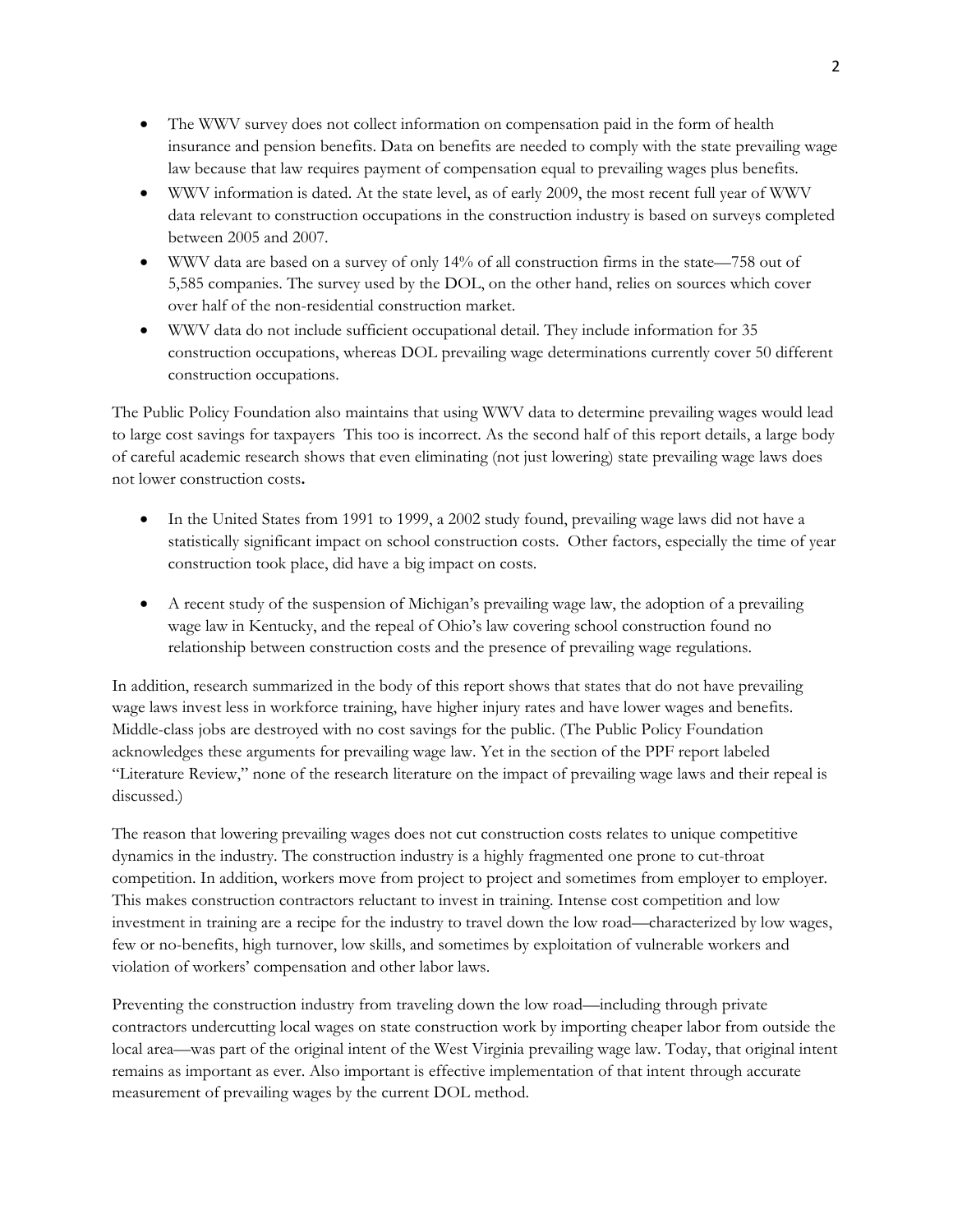# **How West Virginia Determines the Prevailing Wage for State-Funded Construction Projects**

To implement the state's prevailing wage law, the West Virginia Division of Labor (DOL) currently determines the prevailing wage for each of the state's 55 counties by soliciting information from:

- construction contractors licensed to perform non-residential construction in West Virginia;
- collective bargaining units representing construction workers in West Virginia;
- the public, through requests for comment on West Virginia media outlets;
- and requests for public comment posted at county courthouses.

In 2007, 4,332 contractors received a prevailing wage survey form from DOL and had an opportunity to submit information; 152 contractors returned the survey. Also in 2007, the DOL surveyed 100 collective bargaining units with jurisdiction in West Virginia, thus covering between 10,000 to 15,000 construction workers.4

After collecting data and public comment, the DOL determines the prevailing wage by construction occupation, and county. The prevailing wage is defined as the modal wage (the most commonly observed hourly wage) paid within an occupation within each of West Virginia's 55 counties.

#### **Why the DOL Prevailing Wage Determination Process Makes Sense**

The basic challenge in designing a methodology for determining prevailing wages is to come up with an approach that accurately measures wage levels that "prevail" on construction work as complex and skillintensive as public sector construction. The method the West Virginia DOL uses to measure prevailing wages has several features that make it likely to accurately estimate wages appropriate for public construction work.

- It restricts data collection to contractors licensed to perform nonresidential construction. This helps ensure that prevailing wages are appropriate for the high skill levels of public construction. Restricting the sample in this way also helps ensure that prevailing wages are not affected by wage and benefit levels among the very large number of small contractors who perform only residential building construction. Wage and benefit levels tend to be much lower in residential construction because small contractors employ a less skilled and experienced construction workforce than do commercial (nonresidential) contractors.
- It relies on a voluntary survey. This further increases the chance that the prevailing wage determined through the survey is appropriate for public construction work. Here's why: Those firms most likely to participate in the survey are those who regularly bid on public sector work. Many firms that choose not to provide wage and benefit data likely do not because they don't bid on publicly financed projects. Thus, firms responding likely consist primarily of contractors who do or could bid on public contracts.
- Using the modal wage, rather than the average wage, also helps ensure that the prevailing wage is appropriate for complex, public sector construction projects. Construction projects vary widely in complexity: Many light commercial projects—strip malls, for example—require workers with fewer skills than many public-sector projects such as courthouses, prisons, and schools. Reflecting those differences in skill levels, firms that perform a lot of private-sector, light commercial work will have workers who earn substantially less than more skilled workers on public projects. Using the average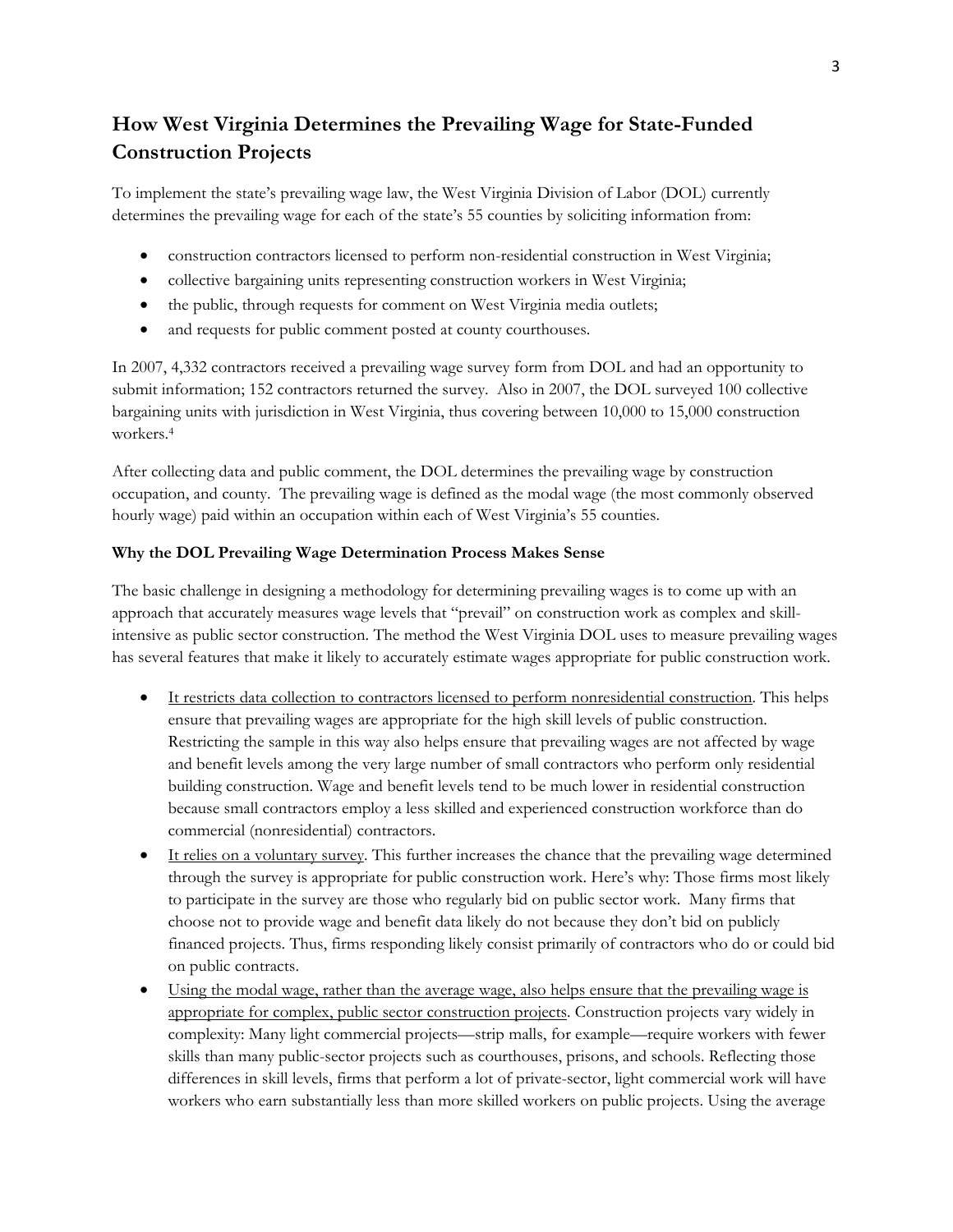wage from a survey to determine the prevailing wage could result in the prevailing wage for public construction being dragged down by the wages of workers not qualified to perform public construction. When the average wage is likely to reflect the wages of large numbers of less skilled workers on less specialized construction projects, the mode provides an alternative measure that better meets the intent of the prevailing wage statute.<sup>5</sup>

• Collecting 40% of data from collecting bargaining units makes sense because unionized contractors perform half or more of non-residential construction work. In the survey process used by DOL to determine prevailing wages for 2008, the DOL received wage data from 154 business units and from 100 collective bargaining units. Thus collective bargaining units represented just under 40% of respondents. This weight on collective bargaining units in the survey sample is comparable to unionized firms' market share in non-residential construction. Both government data bases and union membership statistics from the West Virginia building trades indicate that union membership in non-residential construction is 45-65% of total employment. 6

#### **Why WORKFORCE West Virginia Data Cannot Be Used to Determine the Prevailing Wage**

The West Virginia Department of Commerce publishes data on employment and wages, by occupation, through WORKFORCE West Virginia.7 The Public Policy Foundation suggests that these data should be used to determine prevailing wages. For several reasons, however, these data would not produce an estimate that accurately reflects wages prevailing on complex construction work similar to public construction: For these reasons, using WORKFORCE West Virginia (WWV) data would not meet the intent of the states' prevailing wage statute.

- WWV data fail to distinguish between workers employed in residential construction and those employed in non-residential construction. As a result, the residential construction wages that dominate the WWV sample would bring any wage derived from WWV data—average wage or modal wage—well below wages that prevail in complex commercial and public construction. Put another way, the WWV survey is designed to be representative of wages throughout the economy, not the wages of workers most likely to be employed on skill-intensive public sector construction projects. This is a worthy public purpose but a critically different one than measuring the wages that prevail on complex construction projects similar to state construction.
- At the local level, WWV data do not distinguish between occupations indirectly and directly related to construction. As a result, to take three example operating engineers who oversee building HVAC (heating, ventilating, and air conditioning) systems, craft workers that repair assembly lines, and building construction itself are all grouped together. Thus, at the sub-state level, using WWV data requires using a sample that is even more dominated by jobs unlike those on state-financed construction.
- The WWV survey does not collect information on compensation paid in the form of health insurance and contributions towards a pension. Therefore, it cannot be used to determine prevailing benefit levels.8
- The WWV data is too old. At the state level, the most recent full year of WWV data currently available is based on surveys completed from 2005 to 2007.
- The WWV data is based on surveys of only 14% of all construction firms in the state.<sup>9</sup> WWV data is based on surveys of 758 firms out of the 5,585 in the state, 14% of the construction firms in the state. By contrast, the DOL approach to measuring prevailing wage collects data that represent well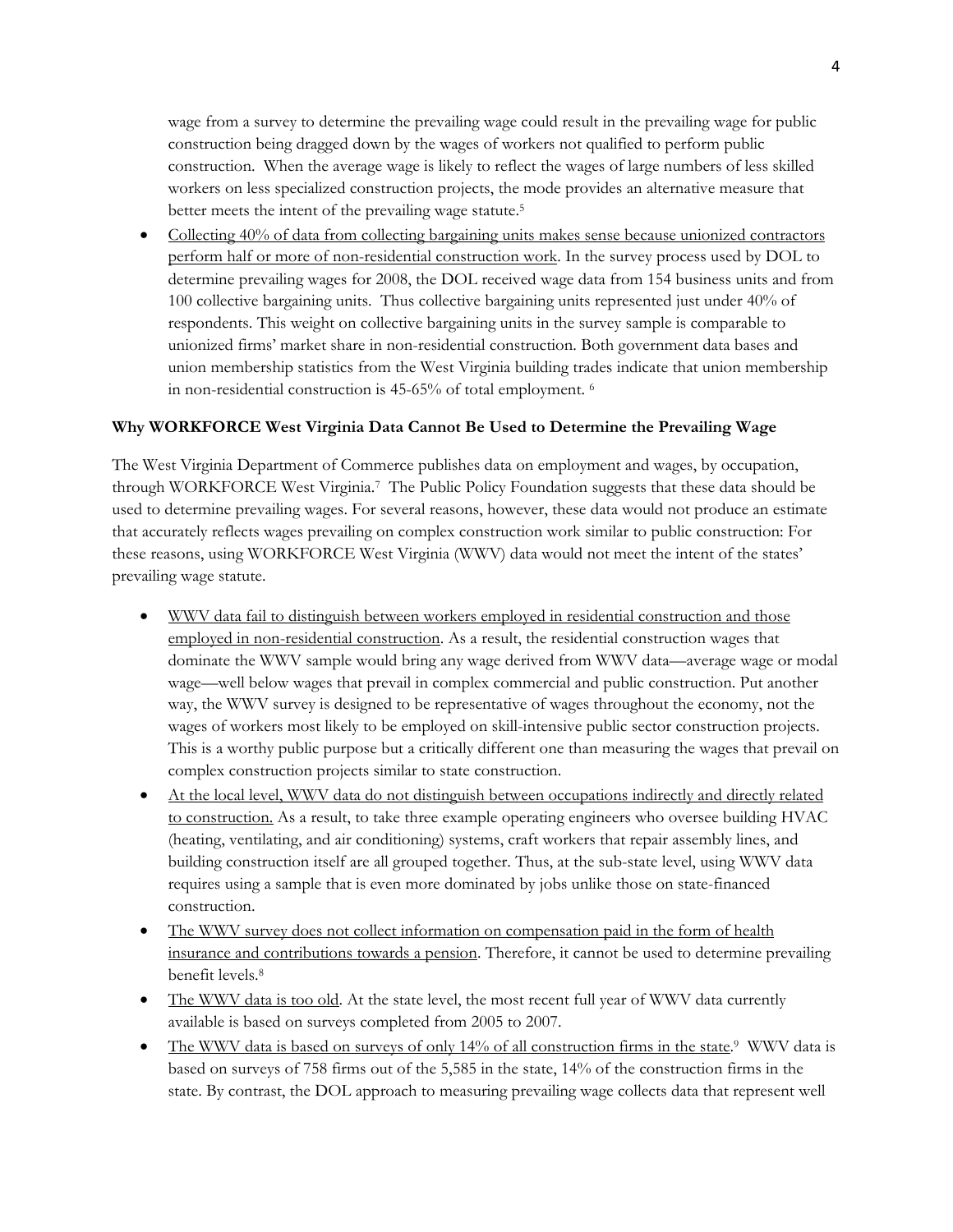over half of the non-residential construction market—i.e., workers covered by collective bargaining plus another 152 contractors.

 The WWV data collects data for just 35 separate construction occupations. DOL prevailing determinations cover as many as 50 different construction occupations and set wage rates for apprentices in 23 construction occupations. WWV data do not have the same level of detail a fact which limits its usefulness in determining prevailing wages.

In order to meet the intent of West Virginia's Prevailing Wage law, data on earnings must be available both by county and for construction workers typically employed on public sector construction projects. Currently WWV data are not available by county, and the data available on wages for workers employed in the construction industry include all construction workers, not just those workers who perform work of a similar character to that done on public sector projects.

The greatest limitation of the data available from WORKFORCE West Virginia is the mixing of wages for workers employed in residential and non-residential construction. Data from the Quarterly Census of Employment and Wages<sup>10</sup> (QCEW) make it possible to see what a major limitation this is. In 2007, according to QCEW, workers employed in the non-residential construction sector made up only about a third of all construction workers in West Virginia; residential construction employed twice as many people. In 2007, the average weekly wage of workers employed in non-residential construction was \$913, 87% more than the \$448 per week earned by workers in residential construction (See Table 1).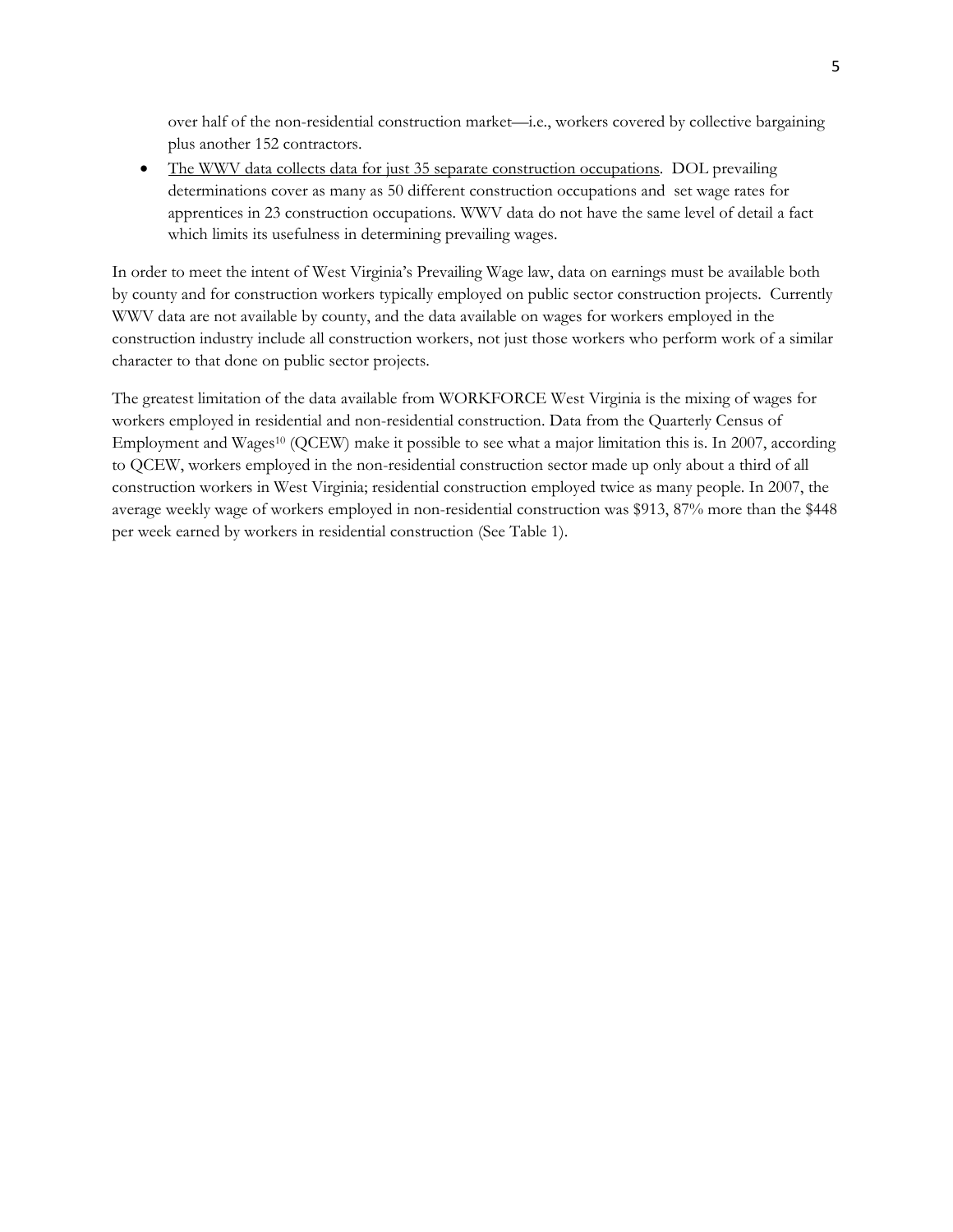| Table 1. Average Weekly Wages in Residential and Nonresidential Construction in West Virginia                                                                  |                     |                |                                                |
|----------------------------------------------------------------------------------------------------------------------------------------------------------------|---------------------|----------------|------------------------------------------------|
|                                                                                                                                                                | Average Weekly Wage |                | Percent Difference in                          |
| <b>Construction Specialty</b>                                                                                                                                  | Residential         | Nonresidential | Residential and<br><b>Nonresidential Wages</b> |
| Construction <sup>+</sup>                                                                                                                                      | \$488               | \$913          | 87%                                            |
| <b>Building construction</b>                                                                                                                                   | \$448               | \$883          | 97%                                            |
| Heavy and civil engineering construction                                                                                                                       | <b>ND</b>           | \$1,007        |                                                |
| Poured concrete structure                                                                                                                                      | $\overline{$}418$   | \$768          | 84%                                            |
| Steel and precast concrete                                                                                                                                     | <b>ND</b>           | <b>ND</b>      |                                                |
| Framing                                                                                                                                                        | <b>ND</b>           | <b>ND</b>      |                                                |
| Masonry                                                                                                                                                        | \$388               | \$819          | 111%                                           |
| Glass and glazing                                                                                                                                              | \$577               | \$722          | 25%                                            |
| Roofing                                                                                                                                                        | \$288               | \$794          | 176%                                           |
| Siding                                                                                                                                                         | \$335               | \$577          | 72%                                            |
| Other building exterior                                                                                                                                        | \$272               | \$991          | 264%                                           |
| <b>Electrical and wiring</b>                                                                                                                                   | \$713               | \$981          | 38%                                            |
| Plumbing and HVAC contractors                                                                                                                                  | \$517               | \$993          | 92%                                            |
| Other building equipment                                                                                                                                       | \$637               | \$1,031        | 62%                                            |
| Drywall and insulation                                                                                                                                         | \$454               | \$716          | 58%                                            |
| Painting and wall covering                                                                                                                                     | \$420               | \$708          | 69%                                            |
| Flooring                                                                                                                                                       | \$432               | \$595          | 38%                                            |
| Tile and Terrrazzo                                                                                                                                             | \$471               | \$499          | 6%                                             |
| Finish carpentry contractors                                                                                                                                   | \$490               | \$573          | 17%                                            |
| Other building finishing contractors                                                                                                                           | \$345               | \$669          | 94%                                            |
| Site preparation contractors                                                                                                                                   | \$583               | \$762          | 31%                                            |
| All other specialty trade contractors                                                                                                                          | \$422               | \$800          | 90%                                            |
| Note. ND=No data                                                                                                                                               |                     |                |                                                |
| t Average weekly wages for residential and nonresidential construction are a employment weighted average<br>of the average weeky wages paid in each subsector. |                     |                |                                                |
| Source. Bureau of Labor Statistics, Quarterly Census of Employment and Wages                                                                                   |                     |                |                                                |

As Table 1 shows, the average weekly wage in heavy and civil engineering (contractors specializing in roads and bridge construction) is \$1,007—two-and-a-quarter times higher than in the average weekly wage in residential building construction. A similar pattern holds for every construction specialty.

The large gap between wages in residential building construction and in non-residential construction is a longestablished and familiar characteristic of construction labor markets all across the country. Also well known is that residential and nonresidential construction are separate product markets, with firms usually specializing in one or the other and sometimes within much narrower specialties within one of these broad markets. Yet the Public Policy Foundation of West Virginia simply assumes that all construction is alike. It uses this assumption to make the dramatic claim that prevailing wages are on average 73.6% higher than "actual" construction wages in local labor markets in West Virginia. As the data in Table 1 illustrate, is the assumption that all construction is alike is wrong.

The presence of residential and non-construction trades in the WWV data explains most of the gap between WWV hourly wages for construction workers and DOL-determined prevailing wages. Since the latter are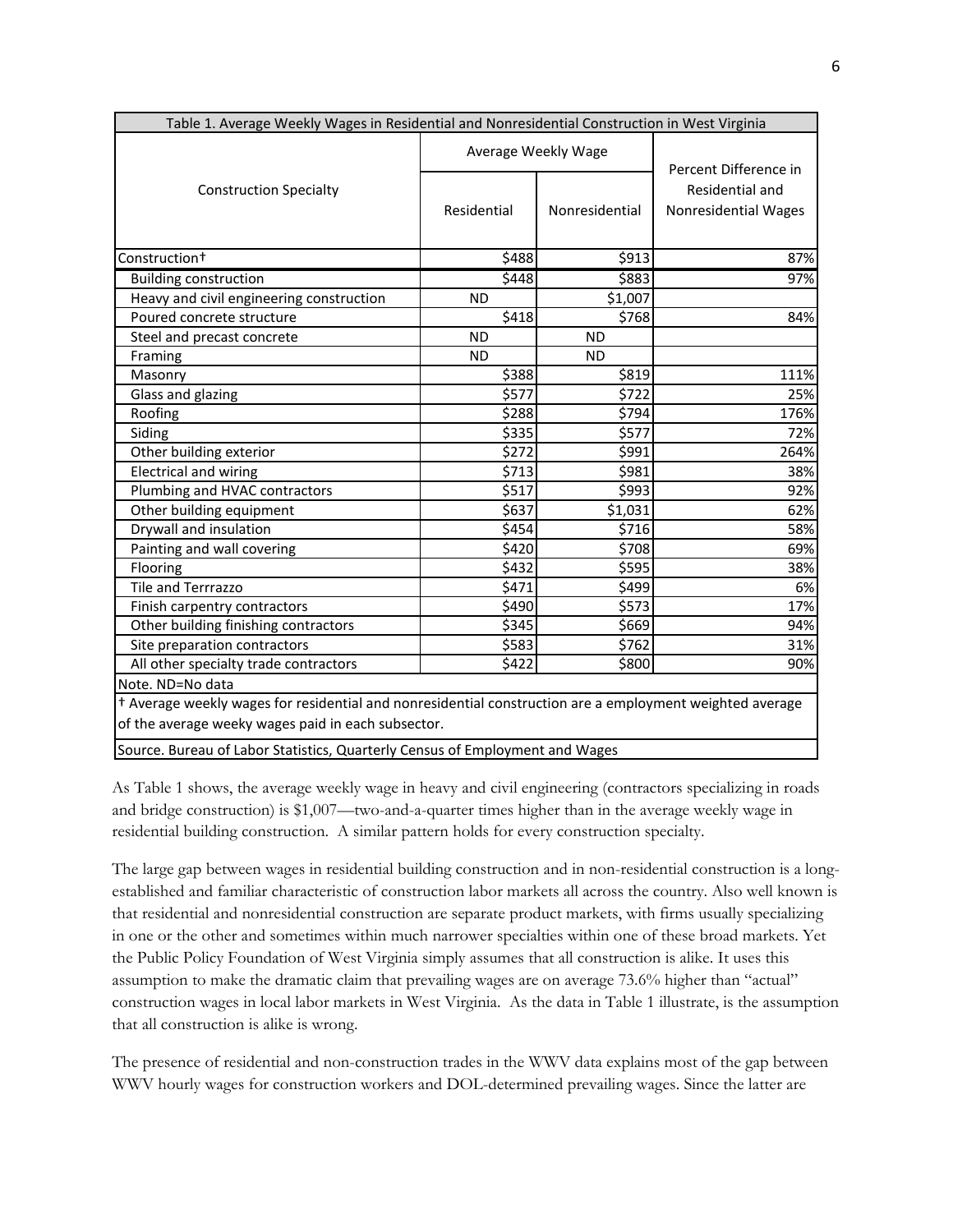based on data from contractors licensed to perform non-residential construction in the state, it would a great surprise if there were not a large gap between the two sources.

### **The Effect of Prevailing Wage Laws Across the Country**

Page nine of the Public Policy Foundation report acknowledges that the following arguments have been made in favor of prevailing wage legislation:

- More hiring of West Virginia workers and less of out-of-state workers
- Increased compensation for employees
- Higher-quality construction
- Reduced injuries among construction workers
- Increased work ethic among workers
- Decreased cost of public welfare programs.

Consistent with this statement, a substantial research literature exists on these and related potential benefits of prevailing wage laws. Surprisingly, having mentioned some of the benefits believed to result from prevailing wage laws, the Public Policy Foundation then neglects to review the literature that empirically examines these benefits.

Much of the research on the impact of prevailing wage laws relies on two key facts: (1) Some states have prevailing wage laws and some states don't; and (2) some states that had prevailing wage laws at one time have repealed those laws. Variations in prevailing wage laws across states and over time provide "natural experiments" that make it easier for economists to distinguish the effects of these laws from other factors that influence construction industry outcomes (e.g., costs and injury rates).

Below, we summarize some of the results of the research on prevailing wage laws.

#### *The Effect of Prevailing Wage Laws on Construction Costs*

In *The Journal of Education Finance* in the spring of 2002, researchers examined the degree to which school construction costs in the U.S. in the 1990s were influenced by five main factors: the state of the economy, the level of unemployment, the size of the school, the season, and the existence of a prevailing wage law.11 The analysis found that public school construction costs

- rose 22 percent when the unemployment rate declined by half
- fell 2.5 percent for bids accepted in the spring, compared to bids accepted in the fall
- fell by 4.7 percent with a doubling of school size, and
- **did not differ by a statistically significant amount between states with and without prevailing wage laws**.

In another article in *The Journal of Education Finance,* researchers estimated the impact of the establishment of a prevailing wage law in British Columbia. The law set the prevailing wage at 90 percent of the collectively bargained wage. Controlling for other factors that influence school construction costs, the researchers found no statistically significant change in construction costs resulting from the passage of a prevailing wage law.12

A third study examined the suspension of Michigan's prevailing law between 1995 and 1997, the adoption of a prevailing wage law in Kentucky in 1996, and the repeal of Ohio's law covering school construction in 1997. Once again, no relationship was found between construction costs and prevailing wage regulations.13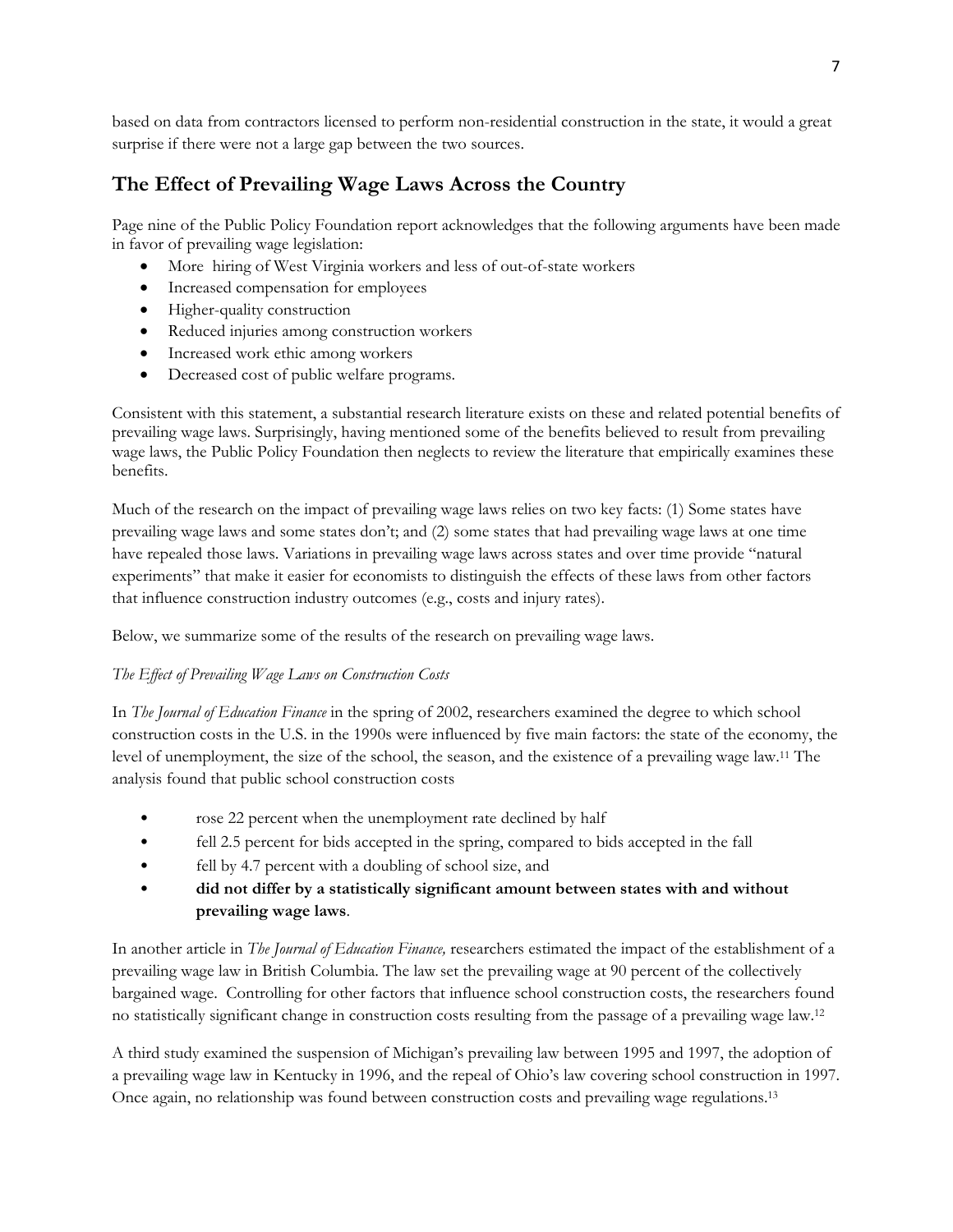In a study examining public school construction costs in Pennsylvania during a period in which Pennsylvania's prevailing wages were lowered, especially in rural areas, the Keystone Research Center (KRC) found no association between reductions (or smaller increases) in per square foot school construction bids and prevailing wage rates set below collectively bargained wages.14 In fact, KRC found construction bids appeared to go up more where prevailing wages were lowered more.

#### *Other Impacts of Prevailing Wage Laws*

One hypothesis that explains why prevailing wages have no impact on costs is that these laws contribute to the attraction and retention of a better trained and more productive workforce. In fact, a rigorous body of economic research supports this hypothesis: eliminating prevailing wage laws not only lowers wages and benefits: it also leads to less workforce training and higher injury rates.

Training. Employment in the construction industry is turbulent, with wild swings in demand due to the changing seasons, the business cycle, and the short-term nature of most construction projects. In this environment, construction workers typically move from employer to employer as one construction project ends and another begins. Such mobility poses a dilemma for construction employers in need of skilled workers: It is difficult to justify training an employee who might work for the competition next year or even next week. The response to this dilemma can be low investment in training by employers. Economists call this outcome a "market failure."

Prevailing wage laws help overcome the natural tendency for firms to under-invest in training by:

- preventing low-wage contractors who don't invest in training from underbidding unionized contractors who invest heavily in it
- establishing wage levels for apprentices that are a fraction of journeyman prevailing wage rates, which create a financial incentive for contractors to economize on "crew costs" by making training opportunities available to younger, less experienced workers;

Consistent with the importance of these mechanisms, economist Cihan Bilginsoy, analyzing data from the U.S. Bureau of Apprenticeship and Training, found more investment in apprenticeship in states with a prevailing wage law.15

Finally, a study by the West Virginia University, Institute for Labor Studies and Research (ILSR) confirms that in West Virginia, as in other states, unionized contractors account for 95% of the state's 3,194 apprentices.16 The ILSR study also found that West Virginia apprenticeship programs sponsored jointly by unions and contractors both enrolled and graduated the vast majority of women and minorities in the state, a finding consistent with national research.17

Worker Safety*.* As the following quotes illustrate, construction sites can be dangerous and sometimes deadly. One in four workplace fatalities and one in 10 workplace injuries happen to workers employed in the construction industry—figures which are far out of proportion to the fact that only one in 20 of all workers are employed in the construction industry.

 "In April 2000, 16 year-old Antonio Garcia Reyes was framing the roof of a new college dormitory in Alabama when he plunged three stories. He had no harness or other protection against a fall, accident investigators found."18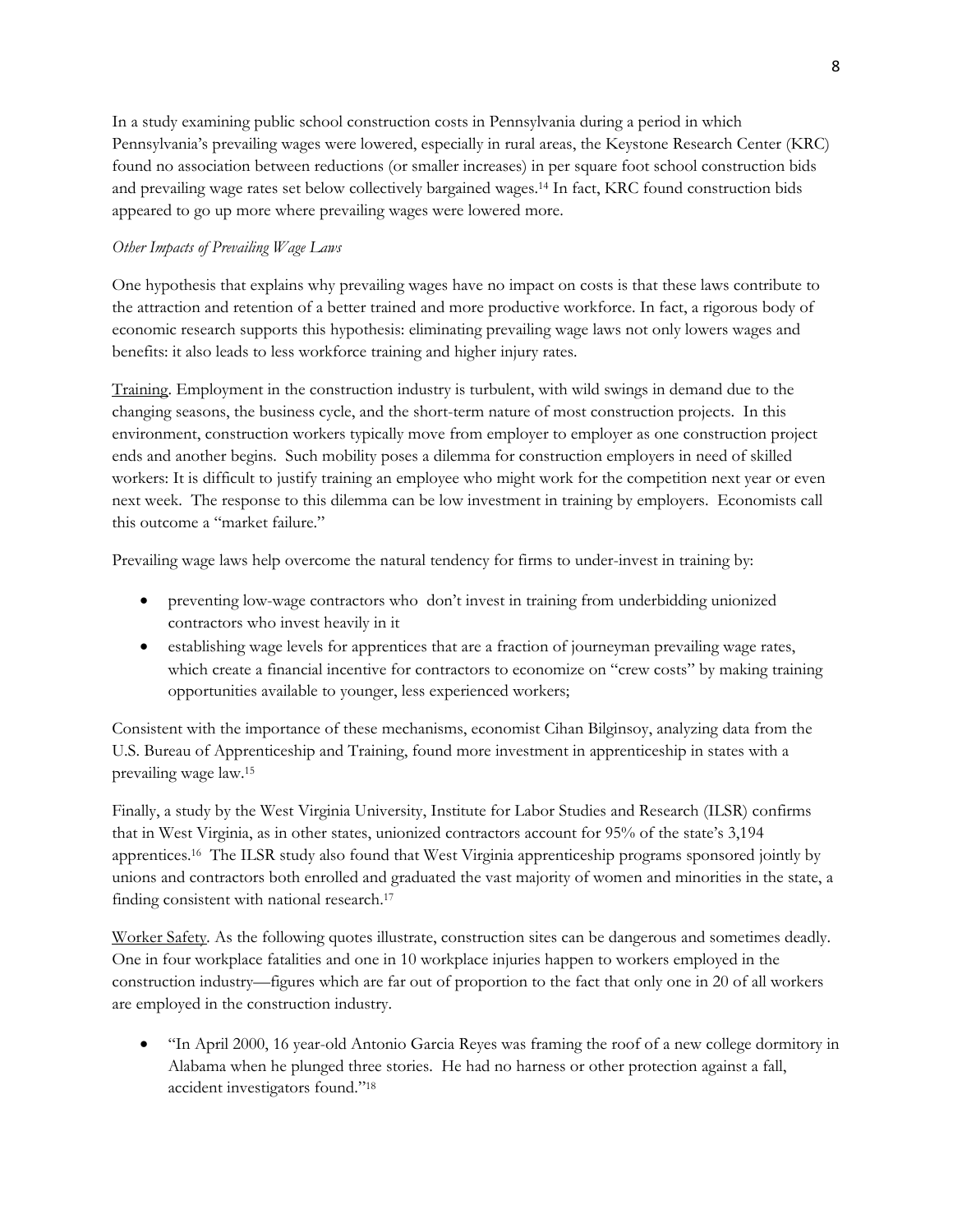"Moises and Rigoberto Xaca were killed in January 2003 when a trench they were working in collapsed…The boys, 17 and 15 at the time of the accident, … were working for Burriss Electrical Co. of Lexington, digging trenches at a high school construction site for electrical lines. The company was fined \$42,075 for violations, including not having a competent person on site who knew about soil analysis and who could select the appropriate safety system to protect trench workers. The boys also were too young to work construction jobs, but the employer has said they presented green cards showing they were 22 years old."19

In analysis data from the U.S. Bureau of Labor Statistics Survey of Occupational Injuries and Illnesses, Azari-Rad found that there are fewer injuries and reduced worker compensation costs in states with a prevailing wage law.<sup>20</sup> Construction sites are safer in prevailing wage states because these laws lead to more training, promote the retention of experienced workers, and create an environment in which contractors are more likely to comply with workplace safety and workers' compensation rules and regulations. In the absence of these laws, a socially corrosive, competitive environment can develop—an environment in which contractors gain competitive advantage by relying on young, inexperienced, and desperate workers. As the quotes above illustrate the result is a deadly combination in an inherently dangerous industry.

Health and Pension Benefits*.* Construction workers in states with a prevailing wage law are also more likely than workers in other states to have both a pension and health care benefits21 In states with prevailing wage laws, just half of construction workers have health insurance coverage, compared to just over a third in states without a law. A third of workers in states with a prevailing wage law have pensions, compared to fewer than one in five of workers in states without a law.22

One reason that prevailing wage laws promote the extension of health care and pension coverage is straightforward: These laws mandate minimum contributions towards both key fringe benefits. In addition, prevailing wage laws may increase benefit provision because they help maintain unions' market share in construction. Construction unions, in turn, lead to more businesses, especially small firms, providing benefits.

In general in the United States today, the smallest employers (firms with fewer than 100 employees) have the most difficulty providing health care to their workers.23 Three out of four construction workers are employed by contractors with fewer than 100 employees, and half of all construction workers are in firms with less than 25 employees. Small size and the temporary nature of employment means many contractors are unable to offer their workers either health care or a pension. In contrast, the construction workers most likely to have both health care and pension benefits are covered by collective bargaining agreements. This is possible because these agreements have established multi-employer health and welfare funds, which allow even small construction contractors to enjoy the same cost advantages with insurance companies that large firms do.

Shifting Costs to the Public Sector. In a study of hospitals and clinics in Las Vegas, Jeffrey Waddoups found that construction workers represented a disproportionate share of the workers unable to pay for urgent medical care.24 People without health insurance often delay getting medical attention and eventually seek care in a hospital emergency room. A low-wage construction worker without employer-provided health care is more likely to have to turn to Medicaid and other forms of public assistance like safety-net hospitals and clinics. Ultimately, taxpayers and those with health care end up paying higher insurance premiums in order to subsidizing contractors who don't provide health care to their workers. Since repeal of prevailing wage laws tends to drive up the share of construction workers who do not have health care benefits, cost-shifting for health care costs to publicly funded emergency care is likely to increase when prevailing wage laws are taken away.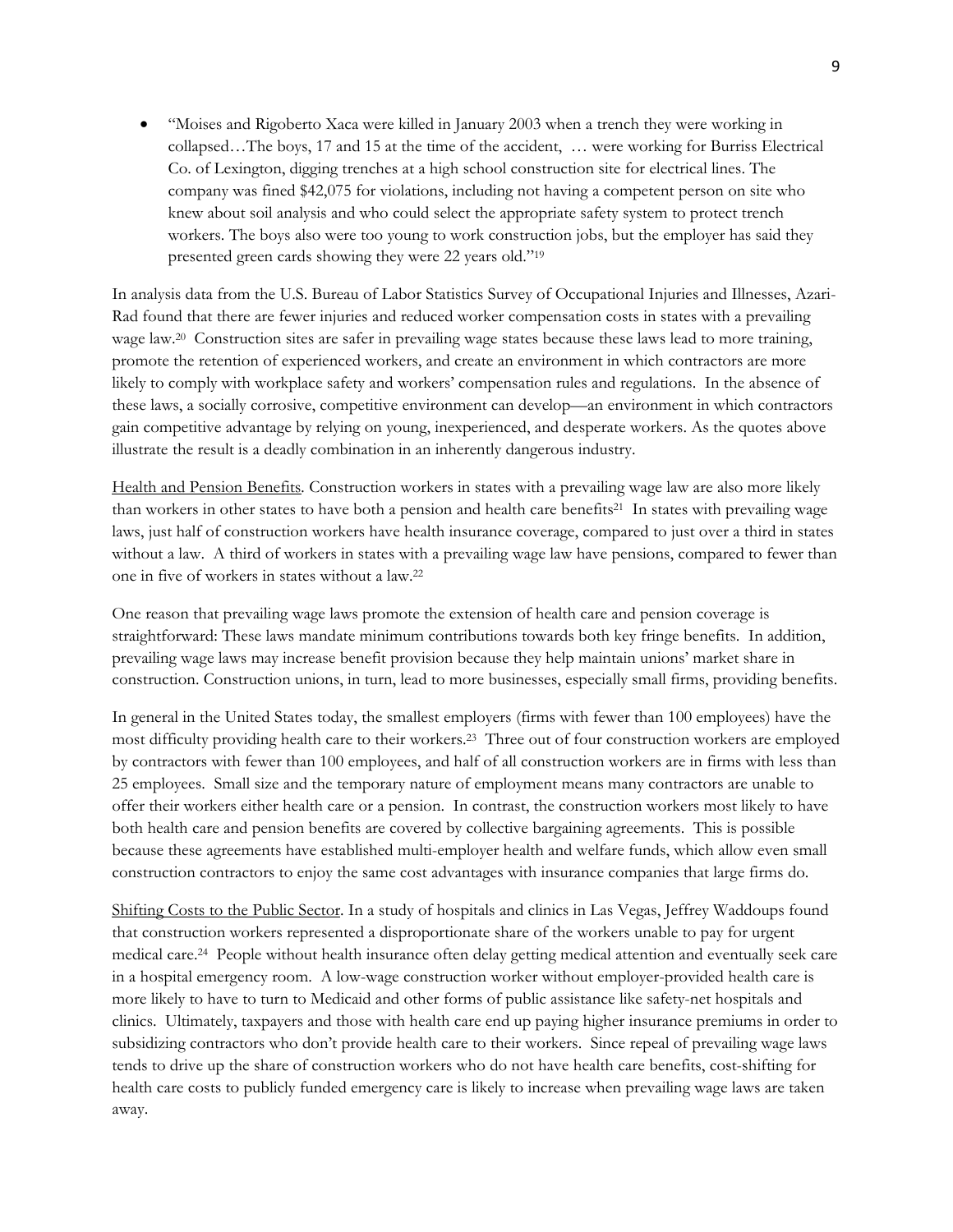There is also evidence in some states that one driver of increased overall medical costs is care for construction workers injured on the job but not provided care through workers' compensation. These trends reflect contractors hiring illegal workers and violating workers' compensation laws. For example: a reporter for the *Miami New Times* wrote in 2006 that, according to Florida's Department of Financial Services, while on-the-job injuries in the state decreased only slightly in previous years, workers compensation payouts decreased dramatically. In 2002, workers in Florida collected more than \$1.7 billion in workers' compensation. By 2004, the amount had dropped by more than half to about \$500 million. "In a seemingly inexhaustible labor pool of undocumented workers the system encourages corner-cutting contractors to pay illegal immigrants under-the-table," Ramon Malca, chairman of the Florida bar association's workers comp section, says. That way they can claim a smaller payroll and pay less in workers' comp premiums. If an undocumented worker gets hurt, some contractors instruct them to tell doctors they were injured at home or somewhere other than the work site, Malca says, saving fines and medical costs for the employer.25

Without prevailing wage laws to set a floor on wages and benefits, the effective and healthy competitive bidding process in the construction industry can degenerate into a system that provides economic rewards to contractors pursuing cut-throat strategies. These strategies shift the costs of workplace injuries onto the public and can also raise costs for honest contractors who follow the laws of the worker compensation system.

#### **Conclusion**

While research finds that state prevailing wage laws do not significantly raise construction costs, these laws do lead to higher wages and benefits, lower injury rates, and more investment in workforce training, Prevailing wage laws prevent the construction industry from degenerating into unsustainable and destructive wage and price competition. Unchecked competition can drive skilled and experienced workers from the industry, reduce productivity and quality, and result in poverty-level jobs, all without saving construction customers any money.

<sup>1</sup> Mark A. Price holds a PhD in economics from the University of Utah. His dissertation, *State Prevailing Wage Laws and Construction Labor Markets*, was recognized with an Honorable Mention in the 2005 Thomas A. Kochan and Stephen R. Sleigh Best Dissertation Awards Competition sponsored by the Labor and Employment Relations

Association. This analysis was commissioned by the ACT Foundation.<br><sup>2</sup> The Keystone Research Center, a non-partisan think tank, conducts economic and public policy research. KRC is a<br>non-profit organization as described i

 $3$  Andrea M. Dean, An Economic Examination of West Virginia's Prevailing Wage Law, The Public Policy Foundation of West Virginia, January 2009.<br><sup>4</sup> Data derived from the Current Population Survey puts construction union membership at 10,304 between 2003

and 2008. The ACT Foundation estimates that there are 15,000 construction union members living in West Virginia.<br><sup>5</sup> However this is only true as long as the survey method captures data on workers most likely to be found on

public sector projects. For instance consider workers employed by finished carpentry contractors in West Virginia where over three out of four workers are employed in the residential sector. While few of the workers employed as carpenters on the residential side of this sector are likely have the skills necessary to work in the nonresidential sector, if their wages were captured in a prevailing wage survey the modal wage would reflect the wage paid in the residential sector. In this instance the poor design of the prevailing wage survey would defeat the stated purpose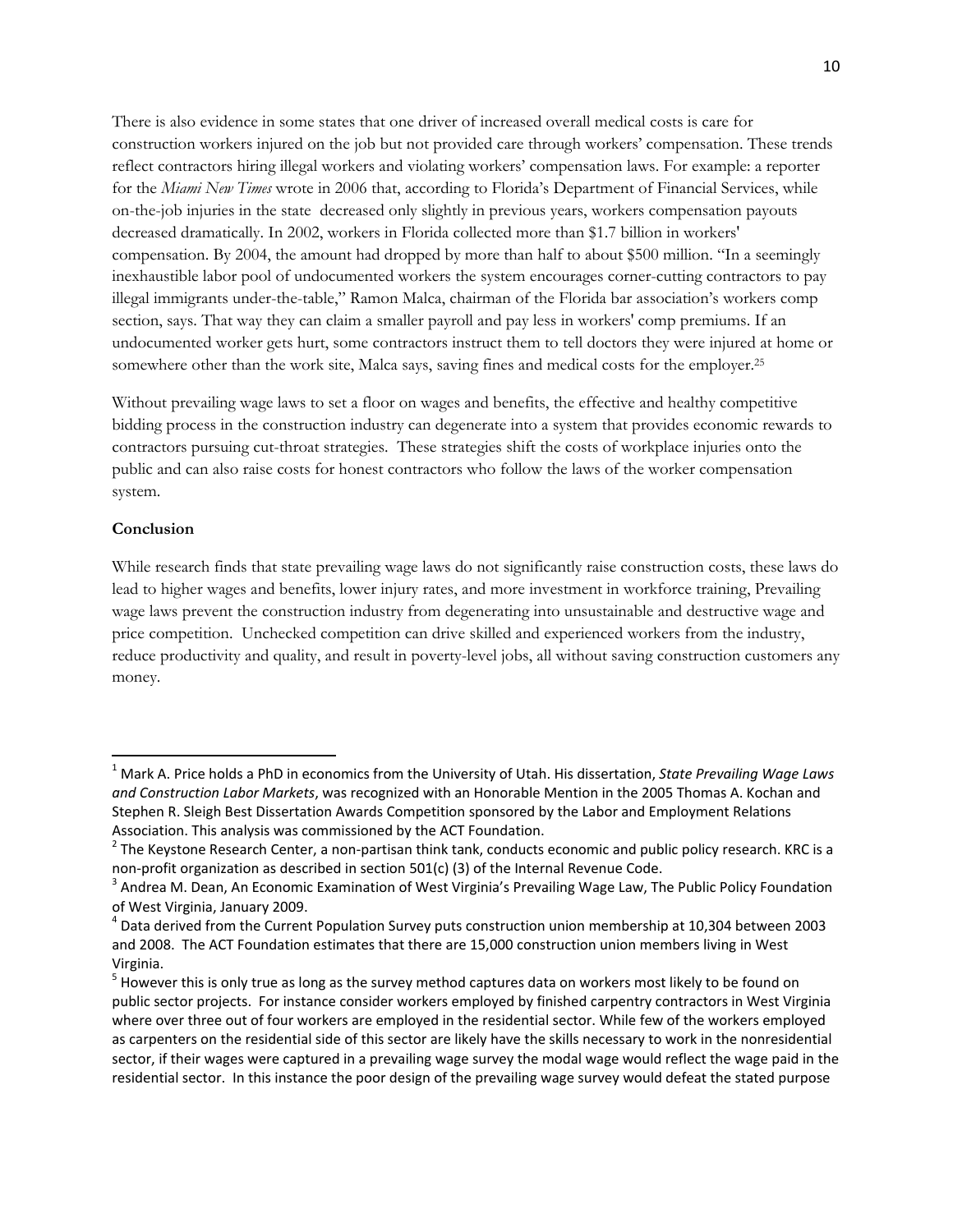of the states prevailing wage statute by setting the prevailing wage well below the rate typically paid for work in the nonresidential sector work.<br>
<sup>6</sup> On average between 2003 and 2008, according to the Current Population Survey, there were 42,690 West

<u> 1989 - Johann Stoff, amerikansk politiker (d. 1989)</u>

Virginians employed in the construction industry. The same source estimates union membership at 10,304, yielding a construction industry‐wide union market share of 24.3%. (The building trades estimate their West Virginia membership at 15,000 workers, which would yield a union membership rate of 35%, industry‐wide.) This industry-wide figure, however, is lower than the union share in non-residential construction because almost all union members are employed outside of residential construction. According to the Quarterly Census of Employment and Wages (QCEW) between 2003 and 2007 (data for 2008 was not available as of the date of this publication) there were 23,098 workers employed in non-residential construction. Given this smaller total employment figure, between 45% and 65% of the West Virginia workers employed in the non‐residential construction sector are union members. These levels underestimate the share of craft workers in non‐residential construction that are unionized, because very few other occupations (e.g., managers, clerical workers, sales workers, architects, engineers, and estimators) in construction are unionized.<br><sup>7</sup> The data provided by WORKFORCE West Virginia (WVV) is more commonly known as the Occupational

Employment Statistics (OES) program, which is designed by the US Bureau of Labor Statistics to collect national, state and metropolitan data on wages and employment by occupation. WWV provides data on employment and wages by occupation for the state as a whole (http://stats.bls.gov/oes/current/oes\_wv.htm), by metropolitan area (http://stats.bls.gov/oes/current/oes\_16620.htm) and by Workforce Investment Area

(http://www.wvbep.org/bep/lmi/ow2007/wia/TOC001.htm). Because workers with the same occupational title but employed in different industries often earn very different wages, WORKFORCE West Virginia also makes available to the public data on employment and wages by occupation by industry

(http://www.wvbep.org/bep/lmi/ow2008/sector/PAGE0046.HTM). These data, however, are only available for the state as a whole.<br><sup>8</sup> According to the most recent census of construction voluntary fringe benefits which include contributions

towards health care and pensions represented 12 percent of total payrolls in West Virginia. Source. Census Bureau, U.S. Department of Commerce. 2002. Economic Census of Construction West Virginia http://www.census.gov/econ/census02/guide/02EC\_WV.HTM<br><sup>9</sup> On average there were 5,585 construction firms in West Virginia between 2005 and 2007 according to the

Quarterly Census of Employment and Wages.<br><sup>10</sup> The Quarterly Census of Employment and Wages is a US Bureau of Labor Statistics program which derives

estimates of wages and employment by industry from quarterly tax reports submitted to West Virginia by employers subject to the state's unemployment insurance law.<br><sup>11</sup> Hamid Azari-Rad, Peter Philips, and Mark Prus, "Making Hay When It Rains: The Effect Prevailing Wage

Regulations, Scale Economies, Seasonal, Cyclical and Local Business Patterns Have on School Construction Costs," Journal of Education Finance 27 (Spring 2002): 997-1012.<br><sup>12</sup> Cihan Bilginsoy and Peter Philips, "Prevailing Wage Regulations and School Construction Costs: Evidence from

British Columbia," Journal of Education Finance 25(3) (Winter 2000): 415-31.<br><sup>13</sup> Philips, Peter. "A Comparison of Public School Construction Costs in Three Midwestern States That Have Changed Their Prevailing Wage Laws in the 1990s: Kentucky, Ohio, and Michigan." Working Paper, Economics

Department, University of Utah 2001.<br><sup>14</sup> Howard Wial, Do Lower Prevailing Wages Reduce Public Construction Costs? (Harrisburg: Keystone Research<br>Center, 1999).

<sup>15</sup> Cihan Bilginsoy, "Wage Regulation and Training: The Impact of State Prevailing Wage Laws on Apprenticeship,"<br>in Azari-Rad, Philips and Prus.

<sup>16</sup> Etherton, Sarah S., Stephen L. Cook and Robert V. Massey, Jr. "Building Trades Apprentice Training in West Virginia: A Comparison of Union and Non‐union Building Trades Programs in the 1990s". West Virginia University Extension Service, Institute of Labor Studies and Research, May, 2002.<br><sup>17</sup> Berik, Gunseli and Cihan Bilginsoy "Still a Wedge in the Door: Women Training for the Construction Trades in the

U.S." University of Utah, Department of Economics, Working Paper Series, 2005.